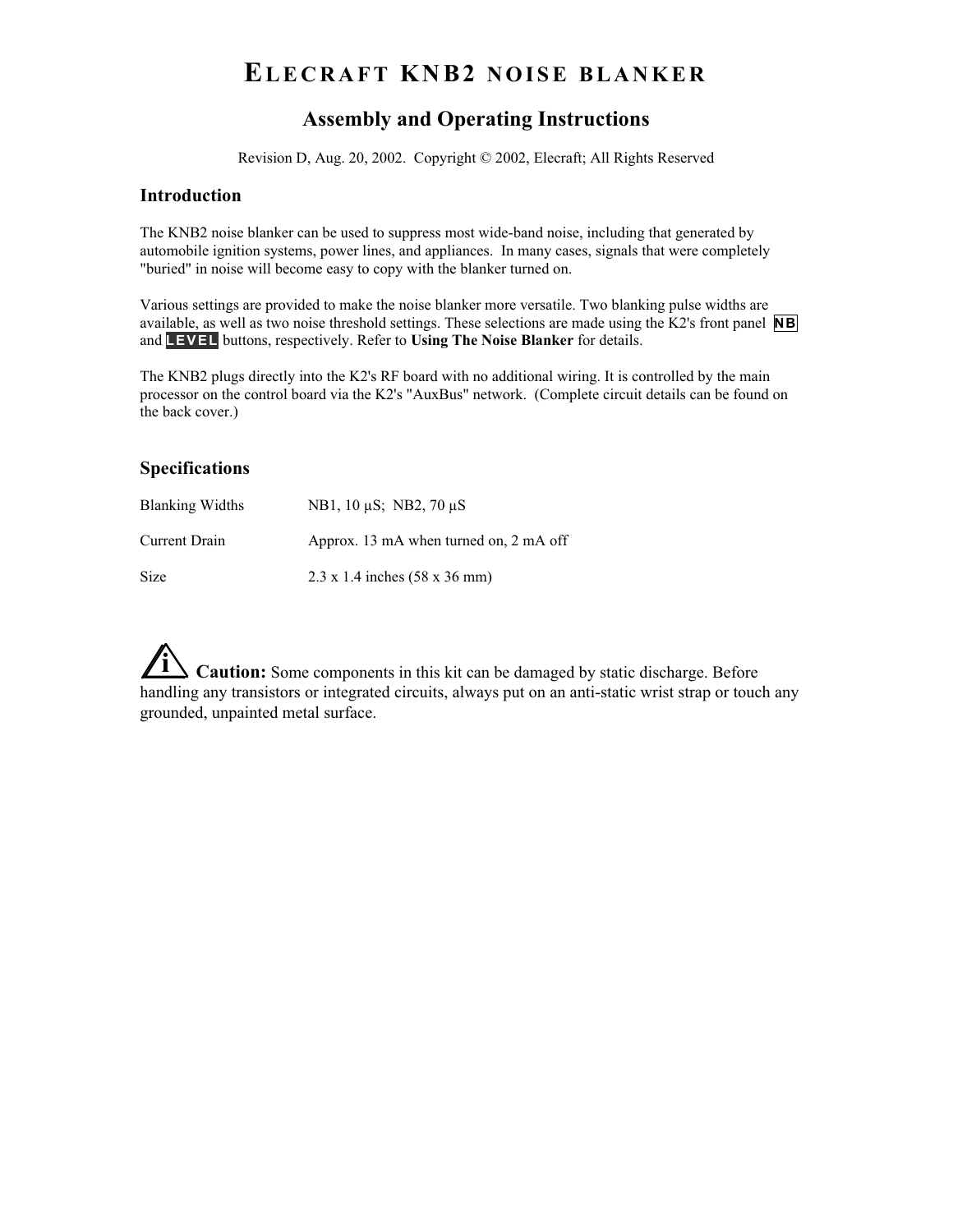# **Parts Inventory**

 The table below lists all parts in the kit. If you have trouble identifying any of these items, consult the K2 Owner's manual, which has photographs of similar parts.

| Ref.                                             | <b>Description</b>                                                        | Qty.           |
|--------------------------------------------------|---------------------------------------------------------------------------|----------------|
| C16                                              | Capacitor, $39$ pF, $5\%$ , disc                                          |                |
| C <sub>4</sub>                                   | Capacitor, 100 pF, 5%, disc ("101")                                       | 1              |
| C <sub>3</sub>                                   | Capacitor, 820 pF, 5%, disc or monolithic ("821")                         |                |
| C9, C11, C13                                     | Capacitor, .001 $\mu$ F disc or monolithic ("102")                        | 3              |
| C <sub>6</sub>                                   | Capacitor, 1500 pF, 5%, disc or monolithic ("152")                        | 1              |
| C7                                               | Capacitor, 1800 pF, 5%, disc or monolithic ("182")                        |                |
| C12                                              | Capacitor, .0068 µF disc or monolithic ("682")                            | 1              |
| C8, C14, C17                                     | Capacitor, .01 $\mu$ F disc or monolithic ("103")                         | 3              |
| C10                                              | Capacitor, $0.1 \mu$ F disc or monolithic ("104")                         |                |
| C15                                              | Capacitor, electrolytic, $22 \mu F$                                       | 1              |
| D2, D3                                           | Diode, 1N34A (alternates: 1N191, 1N5711)                                  | $\overline{c}$ |
| L1, L2                                           | Toroidal inductor, 1.2 $\mu$ H, 16 turns #26 on <b>T37-2</b> core (red)   | $\overline{2}$ |
| L <sub>3</sub>                                   | Toroidal inductor, 40 $\mu$ H, 15 turns #26 on <b>FT37-43</b> core (gray) | 1              |
| P <sub>1</sub>                                   | Conn., 8-pin male, 0.1" spcg., gold, Samtec TSW-108-07-G-S                | 1              |
| Q1, Q2, Q4, Q7                                   | Transistor, PNP, 2N3906                                                   | $\overline{4}$ |
| Q3, Q5                                           | Transistor, NPN, 2N2222A                                                  | $\overline{2}$ |
| Q <sub>6</sub>                                   | Transistor, MOSFET, 2N7000                                                | 1              |
| R8                                               | Resistor, 120 ohms, 1/4 W, 5% (brown-red-brown)                           | 1              |
| R <sub>4</sub> , R <sub>5</sub> , R <sub>6</sub> | Resistor, 220 ohms, 1/4 W, 5% (red-red-brown)                             | $\overline{3}$ |
| R9                                               | Resistor, 300 ohms, 1/4 W, 5% (orange-black-brown)                        | 1              |
| R <sub>3</sub>                                   | Resistor, $1.8 K$ , $1/4 W$ , $5\%$ (brown-gray-red)                      | 1              |
| <b>R7. RF-R88</b>                                | Resistor, $2.7 K$ , $1/4 W$ , $5%$ (red-violet-red)                       | $\overline{2}$ |
| R10                                              | Resistor, 1 megohm, 1/4 W, 5% (brown-black-green)                         | 1              |
| R <sub>1</sub>                                   | Resistor, 100 K, 1/4 W, 5% (brown-black-yellow)                           | 1              |
| RP1,RP2                                          | Resistor network, 3.9 K, 4 resistors (isolated), 8 pins                   | $\overline{2}$ |
| U1                                               | IC, RF amplifier, MC1350P                                                 |                |
| U <sub>2</sub>                                   | IC, voltage regulator, 78L06                                              |                |
| U3                                               | IC, Microcontroller, 12C509A (alternate: 12C508A)                         | 1              |

(parts list continues on next page)

2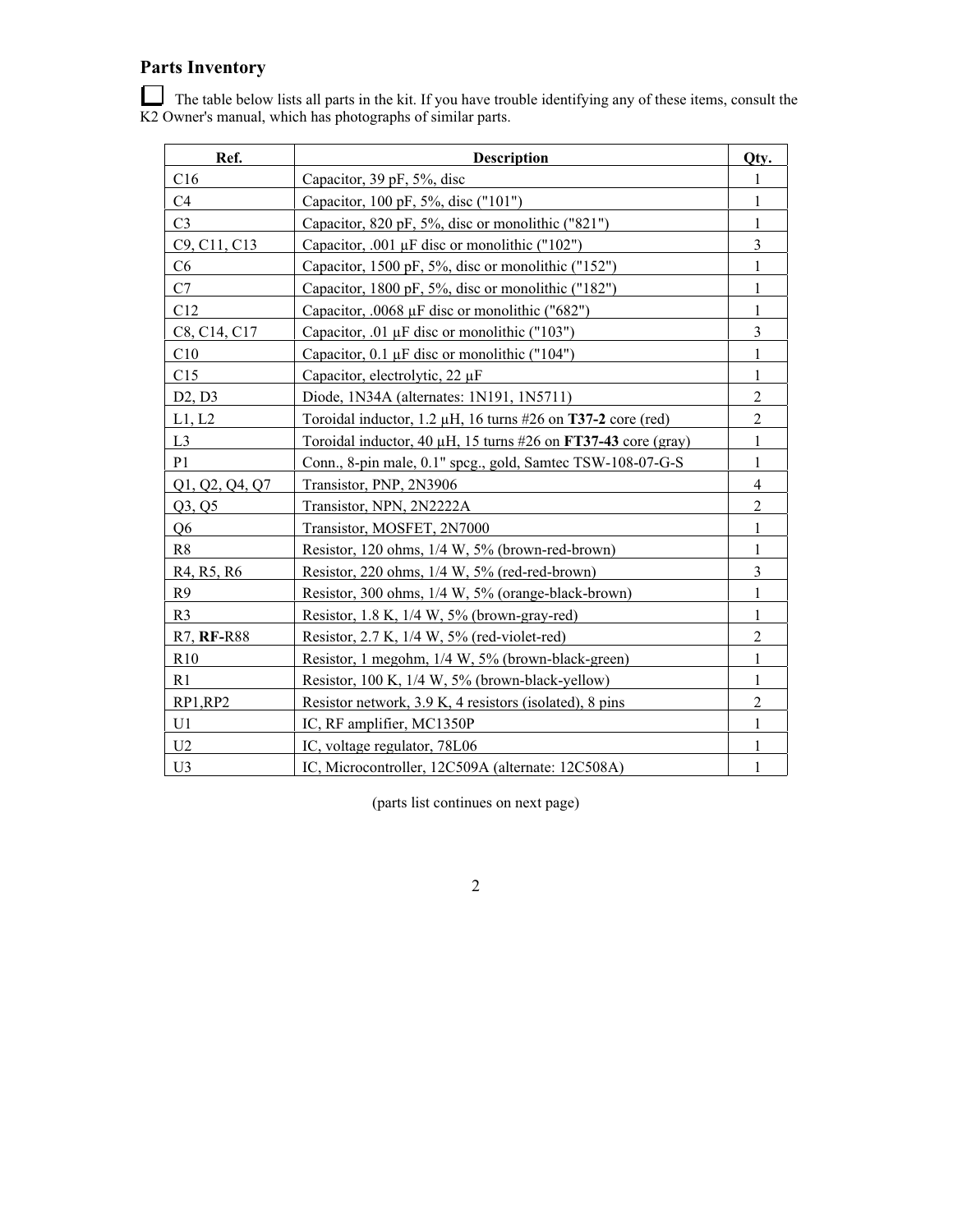| Ref.             | <b>Description</b>                                           | Otv.           |
|------------------|--------------------------------------------------------------|----------------|
| $J12$ (RF board) | Conn., 8 pin female, 0.1" spcg., gold, Samtec SSW-108-01-G-S |                |
| <b>HDWR</b>      | Split lock washer, #4 (Note: 2 spares provided)              |                |
| <b>HDWR</b>      | Machine screw, $4-40 \times 1/4$ ", phillips                 |                |
| <b>HDWR</b>      | Standoff, 3/16" dia. x 3/8" long, round, 4-40 threaded       |                |
| <b>MISC</b>      | Wire, #26 enamel                                             | 3 <sub>f</sub> |
| <b>MISC</b>      | KNB2 PC board, Elecraft P/N E100087                          |                |

#### **Assembly**

**i The noise blanker board will be mounted directly above the K2's I.F. amplifier transistor, Q22. To avoid shorts between the bottom of the noise blanker and Q22 (or Q22's heat sink), you must trim all noise blanker component leads to 1/16" (1.5 mm) or less.** *Flush-cutters* **are ideal for this. If you don't have flush-cutters, trim leads close to the board** *before* **soldering.**

Install all of the capacitors in the order shown in the parts list  $(C16, C4, C3, etc.,$  up to but not including C15). Bend the leads of each capacitor slightly to hold it in place. Trim the leads before soldering or flush-cut afterward, as described above.

Install electrolytic capacitor C15 with its positive  $(+)$  lead inserted into the hole labeled "+".

Install Diodes D2 and D3. These are glass-bodied diodes and should be handled carefully. Orient the banded end of each diode as indicated by its PC board outline.

Install all of the transistors (Q1-Q7). (**Note:** Be sure *not* to install a transistor at the location labeled "U2," near the standoff hole. U2 is a voltage regulator IC.) Transistors should be mounted so that their bodies are approximately 1/8" (3 mm) above the PC board. Re-check each part number against the list before soldering.

Install resistors R8, R9, and R10, which are located on the top side of the board near U1 (MC1350).

In the following step, you'll install several resistors on the bottom side of the PC board. Since components on the top side of the board are very closely spaced, you should solder the bottom-mounted resistors on the bottom side. This will prevent damage to top-mounted components. To avoid difficulty in trimming resistors leads, pre-trim the leads to the correct length before mounting.

Install the remaining resistors, all of which are on the bottom side of the board. To ensure that clearance is maintained for the I.F. amplifier (RF board, Q22), keep the resistors flush against the bottom of the board. Pre-trim the leads and solder on the bottom side as explained above.

3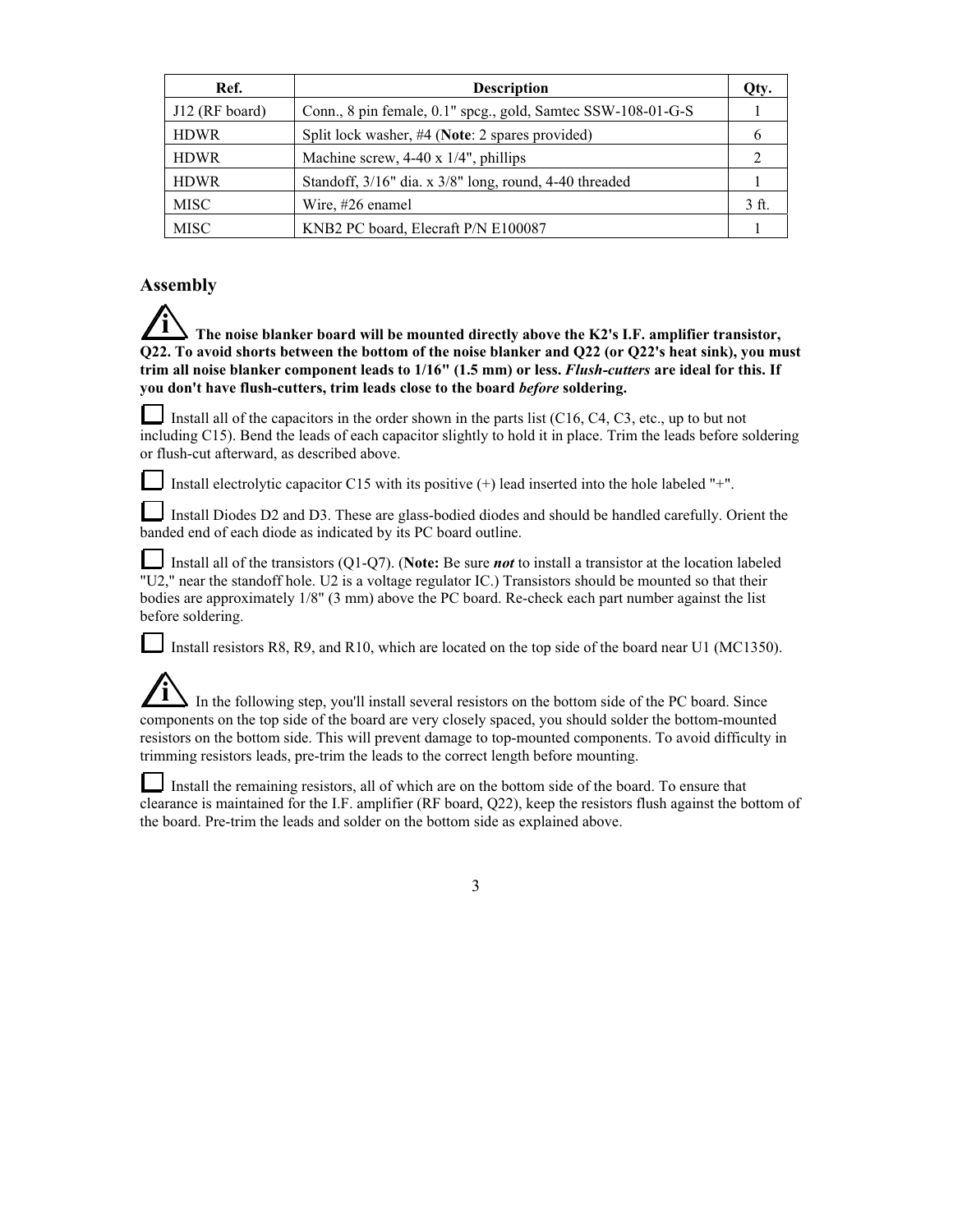Install resistor networks RP1 and RP2. These networks are symmetrical and can be installed in either of two orientations. **Note:** Don't confuse RP1 with connector P1, which also has 8 pins.

**i** Before handling U3, touch an unpainted, grounded surface. This is a CMOS IC that can be damaged by static discharge.

Install 8-pin ICs U1 and U3. Be sure to align the notched or dotted end of each IC with the notched end of its PC board outline. The labels on the PC board correspond to the labels on the ICs. **Note:** Sockets are not supplied and are not needed for these ICs.

Install voltage regulator U2. This device has a plastic body similar to a transistor.

Inductor L1 is wound on a T37-2 core (red) using 12 inches (30 cm) of #26 enamel wire. To wind the inductor, "sew" the long end of the wire through the core exactly 16 times. *Each pass through the core counts as one turn.* The winding should look like the illustration below, except it will have **16 turns**.



Remove insulation

Spread out the turns of L1 so they occupy about 85% of the core's circumference as shown.

Cut L1's leads to about 1/2" (12 mm) long. Completely remove the enamel insulation from the leads to within 1/8" (3 mm) of the core. You can use a "blob" of solder, a solder pot, butane lighter, or sandpaper to remove the insulation. If you scrape the insulation off, be careful not to nick the wire.

 Install L1 vertically on the PC board as shown by its component outline, then pull the leads taut on the bottom of the board. Make sure that the exposed part of each lead is shiny and has no insulation.

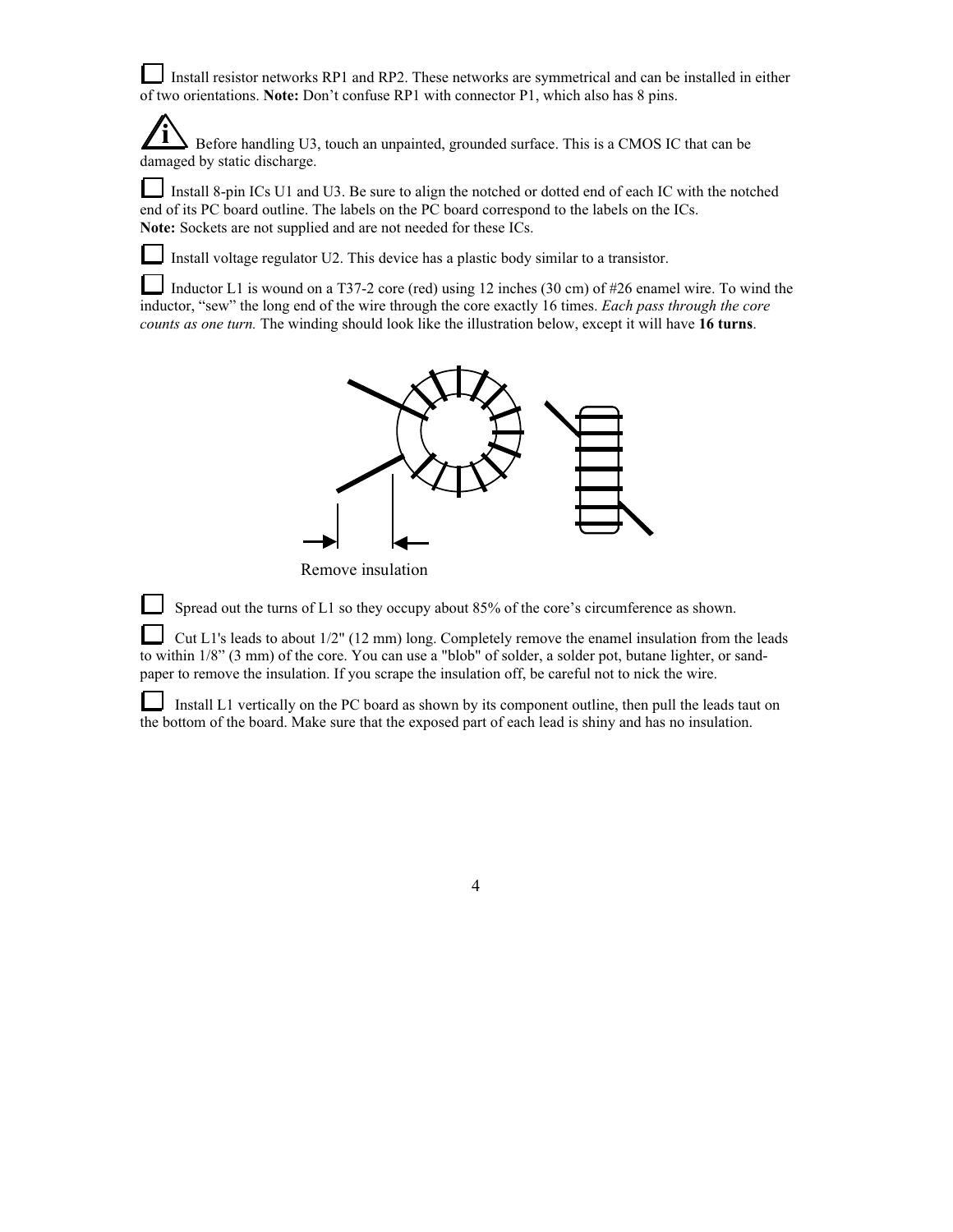Trim and solder the leads of L1. When soldering, make sure that the solder binds well to the leads. If the lead appears to be an "island" in a small pool of solder, chances are it is not making good contact. It's a good idea to measure from pad to pad using an ohmmeter to be sure the leads are making contact.

Wind and install L2 in exactly the same way as L1.

 Inductor L3 is wound using 10" (25 cm) of enamel wire on an FT37-43 core (gray). Wind **15 turns** on the core, and prepare the leads as you did with L1 and L2. Install and solder L3 vertically as indicated by its PC board outline.

 Install 8-pin male connector P1 on the *bottom* of the PC board in the position indicated by its component outline. Do not solder yet. The drawing below shows how P1 should appear viewed from the left end of the board, with the component side up.



Solder just one pin of P1, near the middle of the connector. Verify that P1 is now perpendicular to the PC board and is seated completely flat. If not, re-heat the soldered pin and press down on all of P1's pins until the connector drops into place. Once the connector is seated correctly, solder the remaining pins.

#### **Installation**

Turn the K2 off and disconnect any power supply or battery connected to the DC power jack (J3).

Remove the top and bottom covers. (Do not remove the heat sink panel.)

Remove jumper W5 on the RF board (near the heat-sinked I.F. amplifier transistor, Q22). It is best to de-solder W5 and remove it completely rather than just cut it at both ends. If the noise blanker must be removed later, W5 can be re-installed, or you can insert a wire between pins 1 and 6 of J12.

Remove resistors R88, R89, and R90 from the RF board (near J12). Be careful not to damage any pads or traces when you remove these components.

Install a short jumper wire at R89. You can use a discarded component lead.

Install a 2.7 k resistor at R88 (this resistor is listed as **RF-R88** in the noise blanker parts list).

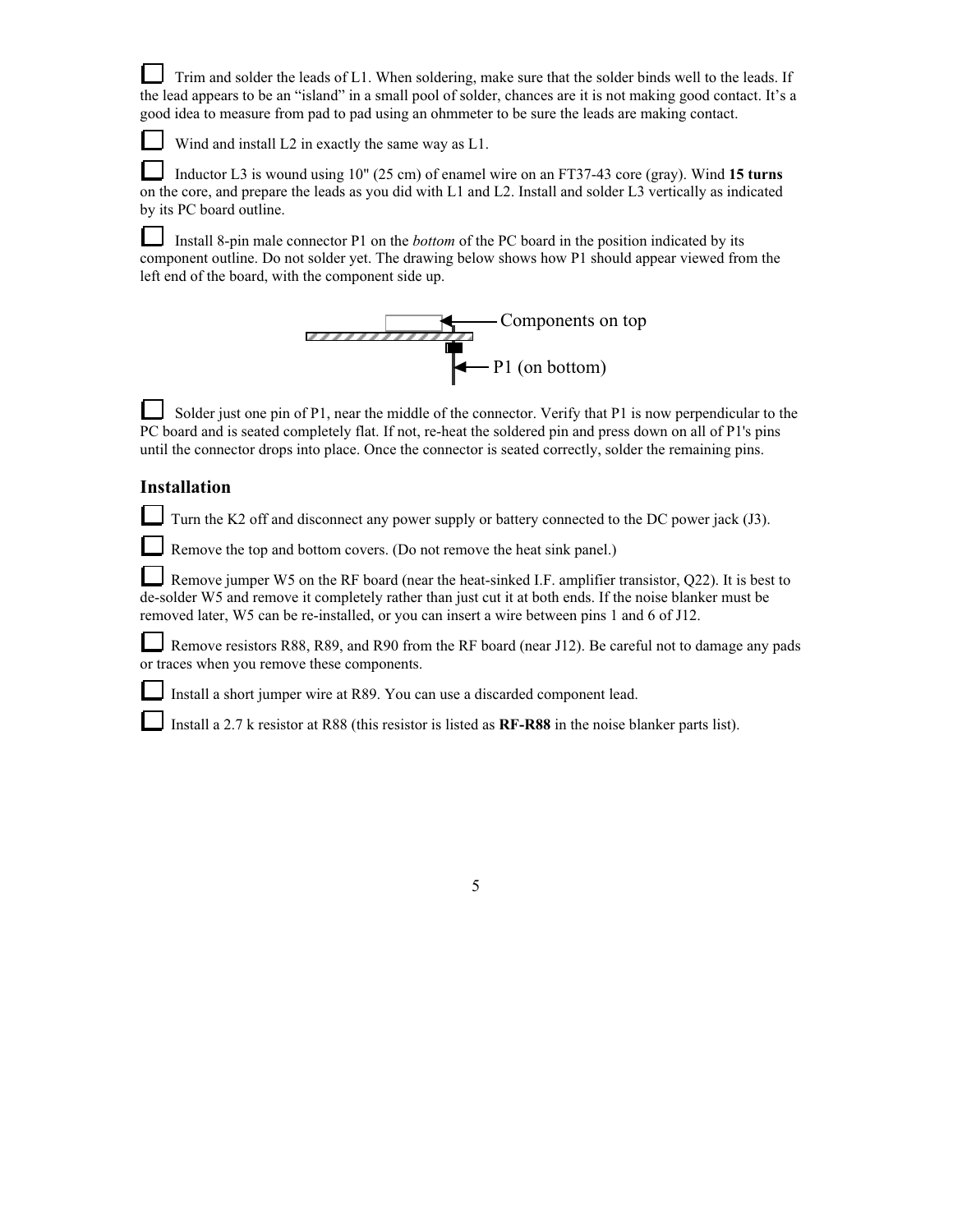Install the 8-pin female connector on the RF board at J12 as shown by its outline near W5. Do not solder yet. The side view of J12, below, shows how it should appear once properly seated.



Solder just one pin near the middle of J12, on the bottom of the RF board. Then, if the connector is not sitting completely flat against the RF board (or is not vertical), reheat this pin and carefully press the connector down. You may hear it snap into place. Then solder the remaining pins of J12.

Install the 3/8" (9.5 mm) standoff on the top of the RF board as shown below, using a total of three split lock washers and a 1/4" (6 mm) machine screw. The mounting hole for the standoff is just to the right of I.F. amplifier transistor Q22. **Use two split lock washers between the standoff and the top of the RF board in order to position the module at the correct height.**



If Q22 on the RF board is not seated flat against the board, re-heat all three pins alternately and push it down until it is flush. Make sure that Q22's heat sink is pushed down as far as it will go and is not loose.

Plug the noise blanker module into J12 (above Q22), being careful to line up all pins of P1 with J12. Secure the module to the standoff provided using a 1/4" (6 mm) screw and one split lock washer.

Re-install the bottom cover (6 screws).

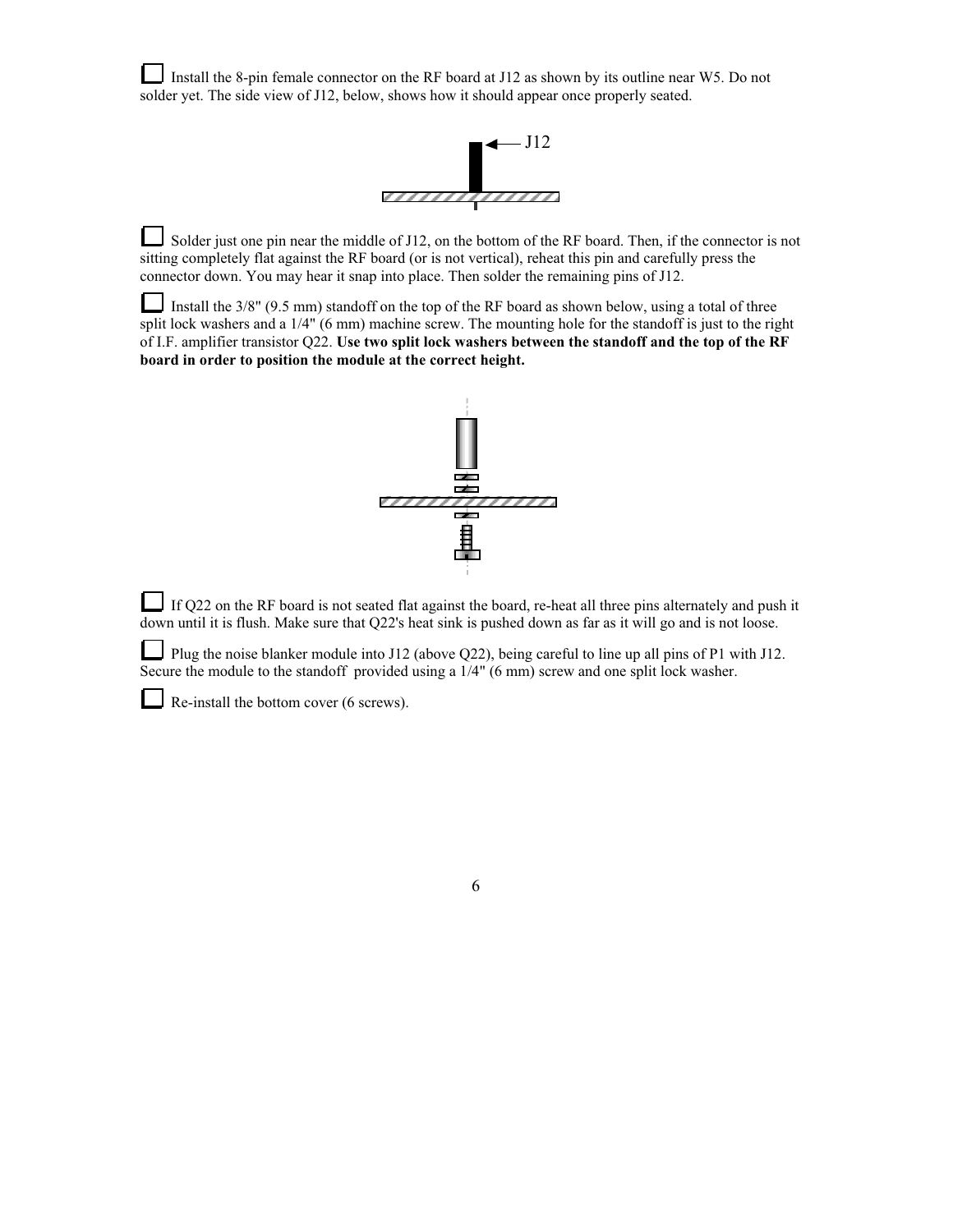## **Initial Test**

Turn on the K2 and verify that you see the usual **ELECRAFT** display. If you see **INFO 080** or no display, you may have the noise blanker plugged into J12 incorrectly (offset by one or more pins). If it appears to be installed correctly, check for a short on the 12 V or AuxBus lines (pins 3 and 7 of P1, respectively).

**i** Installing the noise blanker should have no effect on receiver sensitivity. If it seems that signals Installing the noise blanker should have no effect on receiver sensitivity. If it seems that signals have become weaker, L1 or L2 may have the wrong number of turns, or their leads may not be stripped and tinned properly. Another possibility is an incorrect capacitor value at C3, C4, C6, or C7.

Tap the **N B** button on the front panel. As you tap this button, you should see **N B 1** , **N B 2** , and **O F F**  on the display. Leave the noise blanker in the **OFF** position for now. If you see **NOT INST** (not installed), you may have U3 soldered in backwards or the noise blanker may not be plugged in correctly.

### **Using The Noise Blanker**

The KNB2 works best on wide-band pulse noise, such as that created by power lines, auto ignition, and some appliances. Like other pulse-type noise blankers, it will not suppress atmospheric (random) noise or noise that occurs only at specific frequencies.

**You should leave the noise blanker OFF unless noise is present.** If signals become degraded with the noise blanker turned on, try a different setting, or try turning off the preamp.

The **NB** button controls the noise blanker mode, which is **OFF** on power-up. If you hear pulse-type noise, first tap **N B** to select **N B 1** (narrow pulse width). The "NB" annunciator on the LCD will turn on. If this does not improve the signal to noise ratio, tap **N B** again to select **N B 2** (wide pulse width). **Note:** The wider pulse width can result in audible modulation of strong signals, especially in CW mode.

The **L E V E L** button controls the blanking threshold. When you turn on the K2, the threshold will be set to **HI THR**. This means that only strong noise pulses will activate the blanker, which minimizes receivedsignal degradation. However, on a quiet band or when using low-efficiency antennas, you may find the **LO THR** setting more effective. This is especially true when operating mobile, since a whip antenna may be inefficient yet still pick up ignition noise. **L O T H R** is selected by holding **L E V E L** , and holding it again switches back to **H I T H R** . The "NB" annunciator will blink whenever **L O T H R** is in use. This serves as a reminder that any signal degradation that you hear may be due to the low blanking threshold.

#### *Optional Modification for use with the Low Threshold Setting*

If you use **L O T H R** frequently and find that it causes receiver modulation products to appear, it may be helpful to solder a small capacitor between pins 7 and 8 of the MC1350 IC. A value of 33 pF is recommended, but it isn't critical. Be sure that adding this capacitor doesn't cause problems with the **HI THR** setting. If possible, test the noise blanker before and after the modification using a controlled noise source.

7